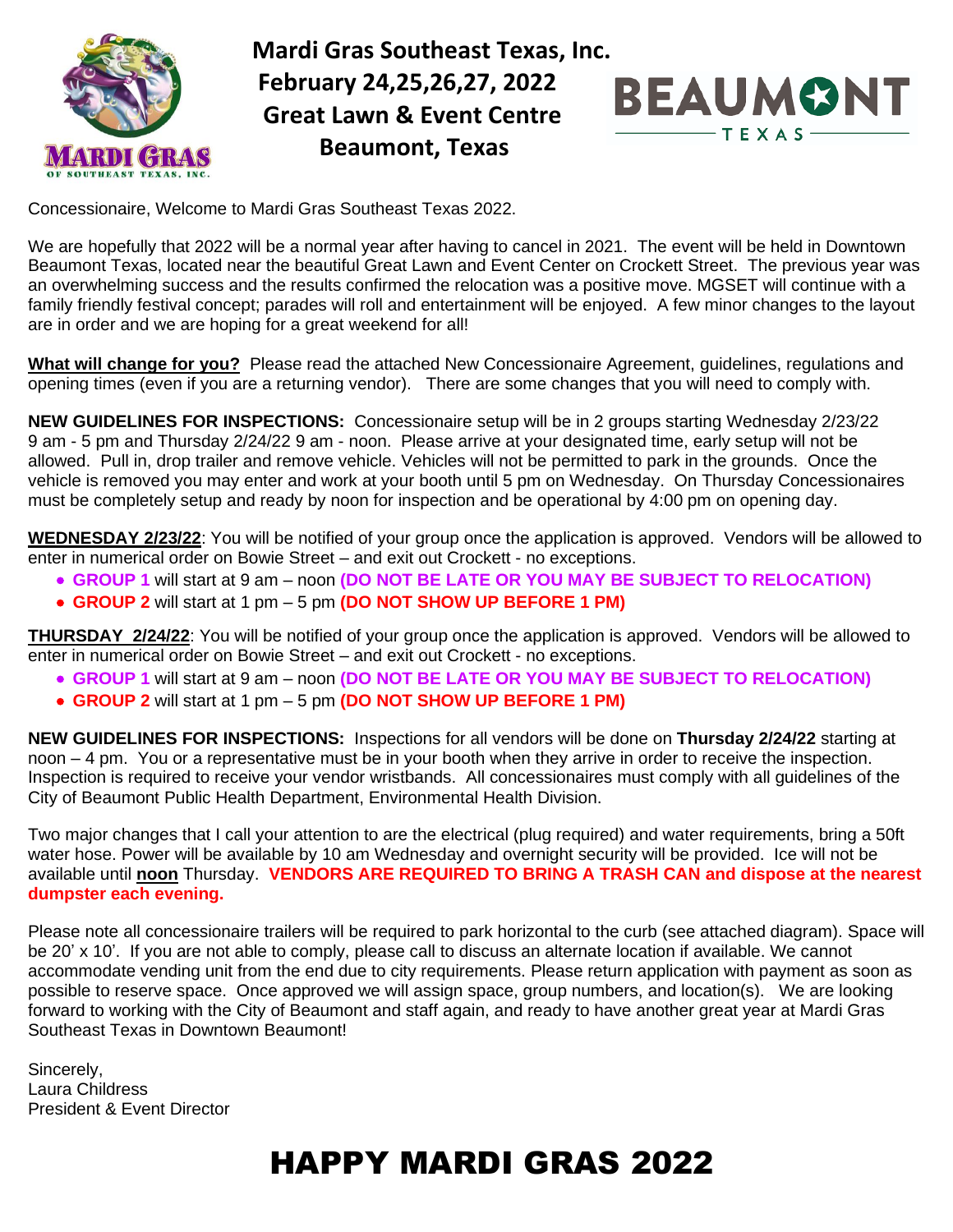#### MARDI GRAS 2022



- 1. VENDORS MUST BE LINED UP NEXT TO THE CURB ON CROCKETT STREET AND SERVING WINDOW MUST FACE THE LAKE.
- 2. IF YOU ARE A VENDOR WHO PREVIOUSLY SERVED OUT OF THE BACK OF YOUR UNIT YOU WILL NEED TO CALL SO WE CAN DISCUSS OPTIONS.
- 3. UPON ARRIVAL VENDORS WILL BE LINED UP ON BOWIE STREET AND ENTER AT JEFFERSON STREET GATE.
- 4. NO INSPECTIONS ON WEDNESDAY, INSPECTIONS WILL BE STARTING AT NOON ON THURSDAY 2/24/22.
- 5. TRASH CANS ARE A REQUIREMENT FOR EACH VENDOR. VENDORS SHOULD CLEAN AND DISPOSE OF TRASH EACH NIGHT.
- 6. THERE IS NO DESIGNATED VENDOR PARKING.
- 7. SPACE IS LIMITED PLEASE RETURN APPLICATIONS ASAP.
- 8. WE CALL YOUR ATTENTION TO THE NEW OPENING TIME ON Saturday of 11:00 AM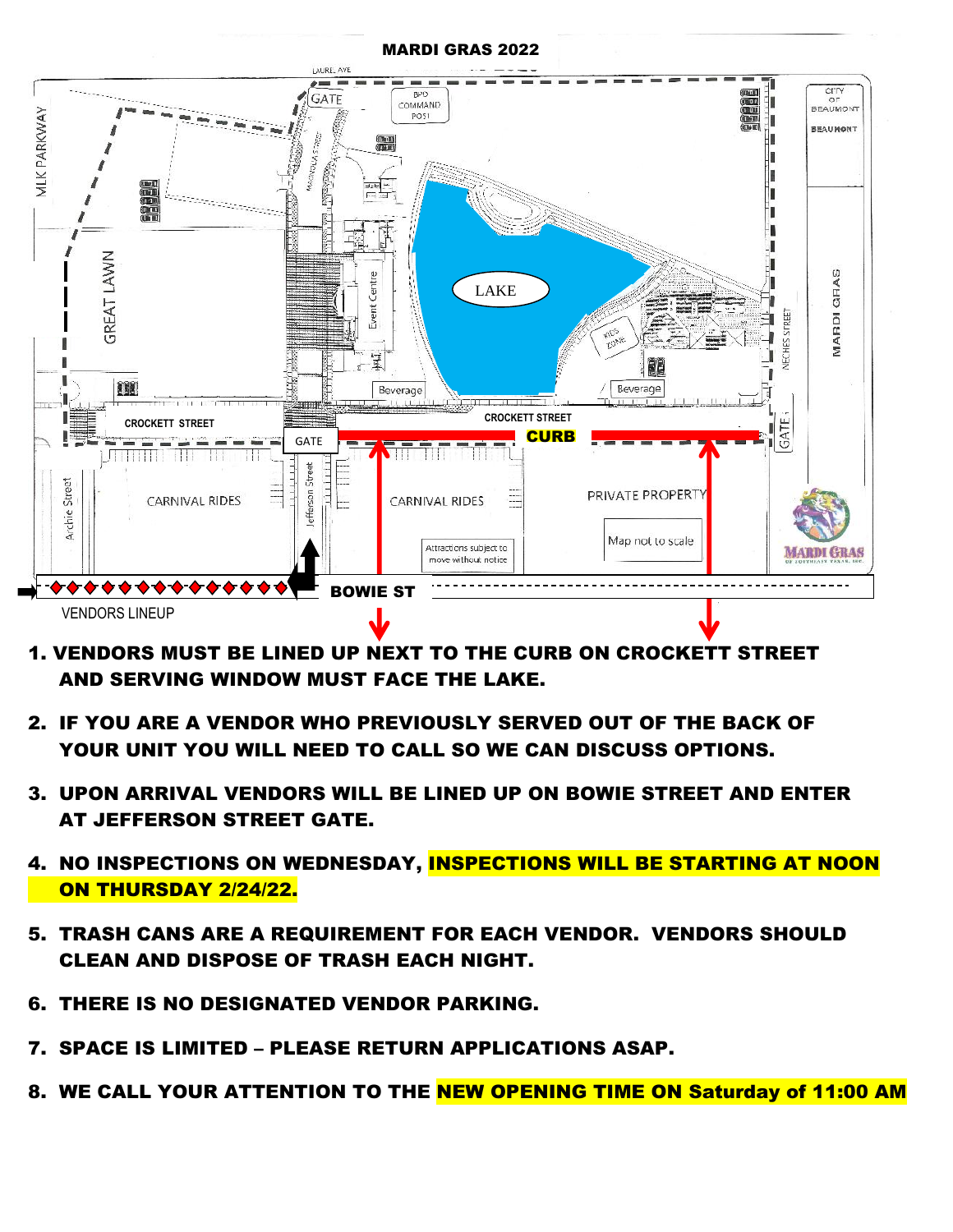| <b>EVENT DATES:</b><br>FEB 24, 25, 26, 27 2022                                                                                           | <b>MARDI GRAS SOUTHEAST TEXAS, INC.</b><br><b>2022 FOOD CONCESSION AGREEMENT</b>                                                                                                                                                                                                                                                                                                                                                                   |  |
|------------------------------------------------------------------------------------------------------------------------------------------|----------------------------------------------------------------------------------------------------------------------------------------------------------------------------------------------------------------------------------------------------------------------------------------------------------------------------------------------------------------------------------------------------------------------------------------------------|--|
| <b>EVENT TIMES:</b><br>Thurs. 02/24/22 5:00 pm - 10:00 pm<br>02/25/22 6:00 pm - 12:00 am<br>Fri.<br>Sat.<br>02/26/22 11:00 am - 12:00 am | <b>BEAUMONT</b><br>$\frac{1}{\sqrt{1-\frac{1}{2}}}\frac{1}{\sqrt{1-\frac{1}{2}}}\frac{1}{\sqrt{1-\frac{1}{2}}}\frac{1}{\sqrt{1-\frac{1}{2}}}\frac{1}{\sqrt{1-\frac{1}{2}}}\frac{1}{\sqrt{1-\frac{1}{2}}}\frac{1}{\sqrt{1-\frac{1}{2}}}\frac{1}{\sqrt{1-\frac{1}{2}}}\frac{1}{\sqrt{1-\frac{1}{2}}}\frac{1}{\sqrt{1-\frac{1}{2}}}\frac{1}{\sqrt{1-\frac{1}{2}}}\frac{1}{\sqrt{1-\frac{1}{2}}}\frac{1}{\sqrt{1-\frac{1}{2}}}\frac{1}{\sqrt{1-\frac{$ |  |
| Sun.<br>02/14/21 12:00 pm - 8:00 pm                                                                                                      | <b>VENDOR FEE: \$950 MSURANCE: \$175</b>                                                                                                                                                                                                                                                                                                                                                                                                           |  |

## **IT IS HEREBY AGREED THE UNDERSIGNED, AS A LICENSEE, WILL BE RESPONSIBLE FOR THE OPERATION OF A CONCESSION BOOTH**

**Concessionaire shall pay to Mardi Gras Southeast Texas, Inc. (MGSET) at time of application a vendor fee of \$950.00 to secure a space location & product. Concessionaire agrees payment is non-refundable.** *Full payment is required when application is submitted.*

**Concessionaire agrees this is not an exclusive concession contract and that MGSET, Inc. shall enter into other concession contracts with other parties and that MGSET, Inc. has exclusive rights to all beverages.**

## **CONCESSIONAIRE AGREES TO THE FOLLOWING TERMS AND CONDITIONS:**

- Maximum of 4 primary products for sale and should only display approved menu items & approved prices at the event.
- Sell only APPROVED food item (s) listed on the Vendor Agreement and at the prices stated on contract. NO changes without approval.
- May not sub-lease space under any circumstances. Space location and placement is at the discretion of MGSET.
- Concessionaire is responsible for collection / reporting of sales tax and is required to file by list showing the City of Beaumont location for all sales at the event. **A Texas Sales tax number is required at time of application**. Comptroller / 800-252-5555.
- Responsibility for obtaining all items required by governmental agencies required to operate lawfully are concessionaires' responsibility.
- Must follow the City of Beaumont guidelines for disposal of gray water written copy is attached. Vendor is responsible for disposal of grease or cooking oil. Failure to dispose of properly may result in expulsion from the event and jeopardize future invitations.
- Concessionaire agrees to remain open for operation during the times stated above. Early closure is prohibited.
- All vending units, trailers, equipment, trash, etc. will be removed no later than the following day after the event is over.
- To furnish MGSET, Inc**.**, a certificate of insurance with MGSET, Inc**.** named as *additional insured*, evidencing that concessionaire has comprehensive liability coverage including products liability to MGSET, Inc**.** against bodily injury and death with limits of \$500,000.00 per occurrence in conjunction with Mardi Gras. Concessionaire shall not be permitted to enter the premises or operate without required insurance. You may purchase Insurance through MGSET, Inc., which is available at stated price on or before January 1st.
- Concessionaire agrees to indemnify and hold harmless, MGSET, Inc., City of Beaumont and its officers and directors, causes of action or damage of any kind, for injury to, or death of any person and/or damages to property arising out of the use and operation of this concession booth by Concessionaire, its agents, vendors, contractors, employees and/or participating members. This agreement to indemnify and hold harmless MGSET, Inc., and the City of Beaumont specifically extends to any acts of omission or negligence on the part of the above, its officers, directors, employees and agents.
- MGSETX will provide Vendor wristbands for admission to the event upon completion of all inspections. Vendor wristbands are limited to necessary workers only and must be *worn* for admittance.
- Booth space is 20' length (curbside) x 10' deep including the tongue vending unit. Additional space may be purchased if available, see Vendor application. If you arrive and you do not fit into a 20' space we will attempt to relocate but no guarantees.
- Electricity will be provided nearby vending space. Special electrical needs will be at the expense of the Concessionaire.
- Water will be provided to a nearby location. Vendors should bring a minimum of 50 ft. hose to reach the connection.
- All fixtures required to operate are the concessionaire responsibility. All LP gas tanks & valves shall be in good working condition and able to pass inspection before permit is issued. All extension cords used to conduct electricity shall be in good condition. Concessionaire is required to furnish one five (5) pound ABC fire extinguisher at booth.

**Failure to comply with any / all conditions will result in immediate expulsion from the event and may jeopardize future invitations.**

#### **(KEEP THIS PAGE FOR FUTURE REFERENCE)**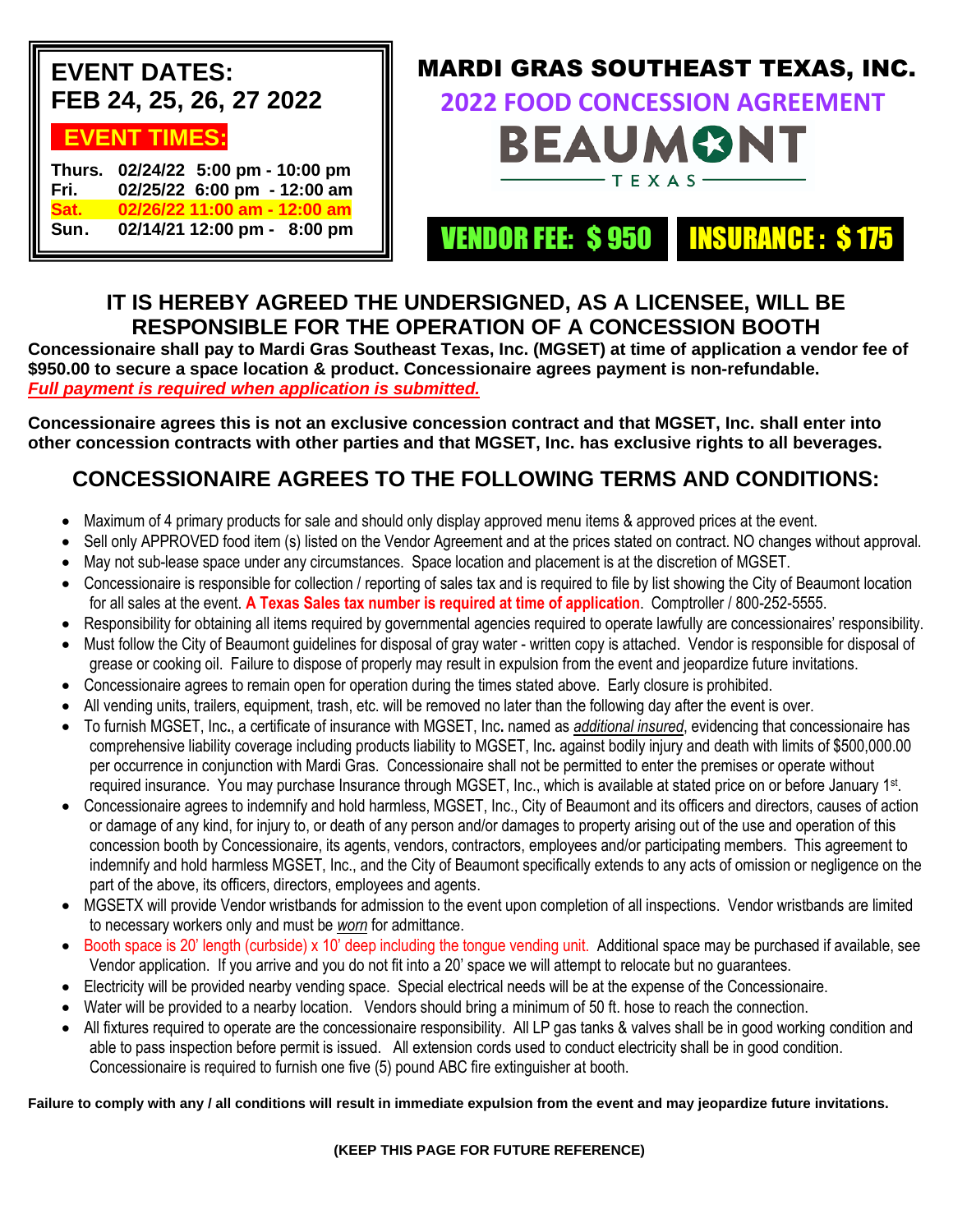

# **VENDOR APPLICATION**



**( Deadline when full )**

### **MARDI GRAS SOUTHEAST TEXAS, INC.**

**3830 Hwy. 365** ⬧ **Port Arthur, TX 77642 Phone (409) 721-8717 Fax (409) 721-8700**

| CONCESSION NAME                                                                                                                                                                                                               |                                                                                                      |                    |  |  |  |  |
|-------------------------------------------------------------------------------------------------------------------------------------------------------------------------------------------------------------------------------|------------------------------------------------------------------------------------------------------|--------------------|--|--|--|--|
|                                                                                                                                                                                                                               |                                                                                                      |                    |  |  |  |  |
|                                                                                                                                                                                                                               |                                                                                                      | <b>CITY</b> ST ZIP |  |  |  |  |
|                                                                                                                                                                                                                               | HOME PHONE___________________________WK PHONE_______________________CELL PHONE______________________ |                    |  |  |  |  |
| <b>TEXAS SALES TAX PERMIT #</b><br>$\checkmark$ I have read and agree to the Terms and Conditions of the Food Concession Agreement.                                                                                           | <b>SPACE #:</b>                                                                                      |                    |  |  |  |  |
| SIGNATURE And the state of the state of the state of the state of the state of the state of the state of the state of the state of the state of the state of the state of the state of the state of the state of the state of |                                                                                                      |                    |  |  |  |  |
| <b>Information / Description of Vending Unit</b>                                                                                                                                                                              |                                                                                                      |                    |  |  |  |  |

| <b>Type of Vending</b><br>Unit: Trailer_______ Booth_______ Tent_______ Building______ Other______________                                                                                       |  |  |  |          |            |  |  |  |
|--------------------------------------------------------------------------------------------------------------------------------------------------------------------------------------------------|--|--|--|----------|------------|--|--|--|
|                                                                                                                                                                                                  |  |  |  |          | (Describe) |  |  |  |
| <b>Overall</b><br>Length_____________________________Width _________________________Height __________________________                                                                            |  |  |  |          |            |  |  |  |
| Removable Tongue: _____ Yes _____ No Vending Window: _____ Side ______Front _____ End                                                                                                            |  |  |  |          |            |  |  |  |
| Will grease/cooking oil be used? __________ Disposal Method to be used: _______________                                                                                                          |  |  |  |          |            |  |  |  |
| You will be provided with one 110 volt or 220-volt connection. Any additional hook-ups, if available, must be approved by<br>MGSETX Management and will be at the expense of the Concessionaire. |  |  |  |          |            |  |  |  |
| SPACE SIZE INCLUDES THE TONGUE OF THE VENDING UNIT.<br>ADDITIONAL SPACE MAY BE PURCHASED IF AVAILABLE. ELECTRICITY PROVIDED NEARBY.                                                              |  |  |  |          |            |  |  |  |
| <b>VENDOR FEES</b>                                                                                                                                                                               |  |  |  |          |            |  |  |  |
| 20' x 10' VENDOR SPACE FEE                                                                                                                                                                       |  |  |  | \$950.00 | $\sim$     |  |  |  |

**ADDITIONAL SPACE REQUIRED \_\_\_\_\_\_\_\_ FEET @ \$45.00 A FT = \$ \_\_\_\_\_\_\_\_\_\_\_\_\_\_ (Call for availability 409-721-8717)**

**INSURANCE PROVIDED BY MGSET..................… \$ 175.00 \$ \_\_\_\_\_\_\_\_\_\_\_\_\_\_ (Deadline 1/15/2022)**

## **TOTAL PAYMENT ENCLOSED ………………………………\$\_\_\_\_\_\_\_\_\_\_\_\_\_\_**

**(COMPLETE & RETURN THIS PAGE WITH FEE TO MARDI GRAS SOUTHEAST TEXAS)**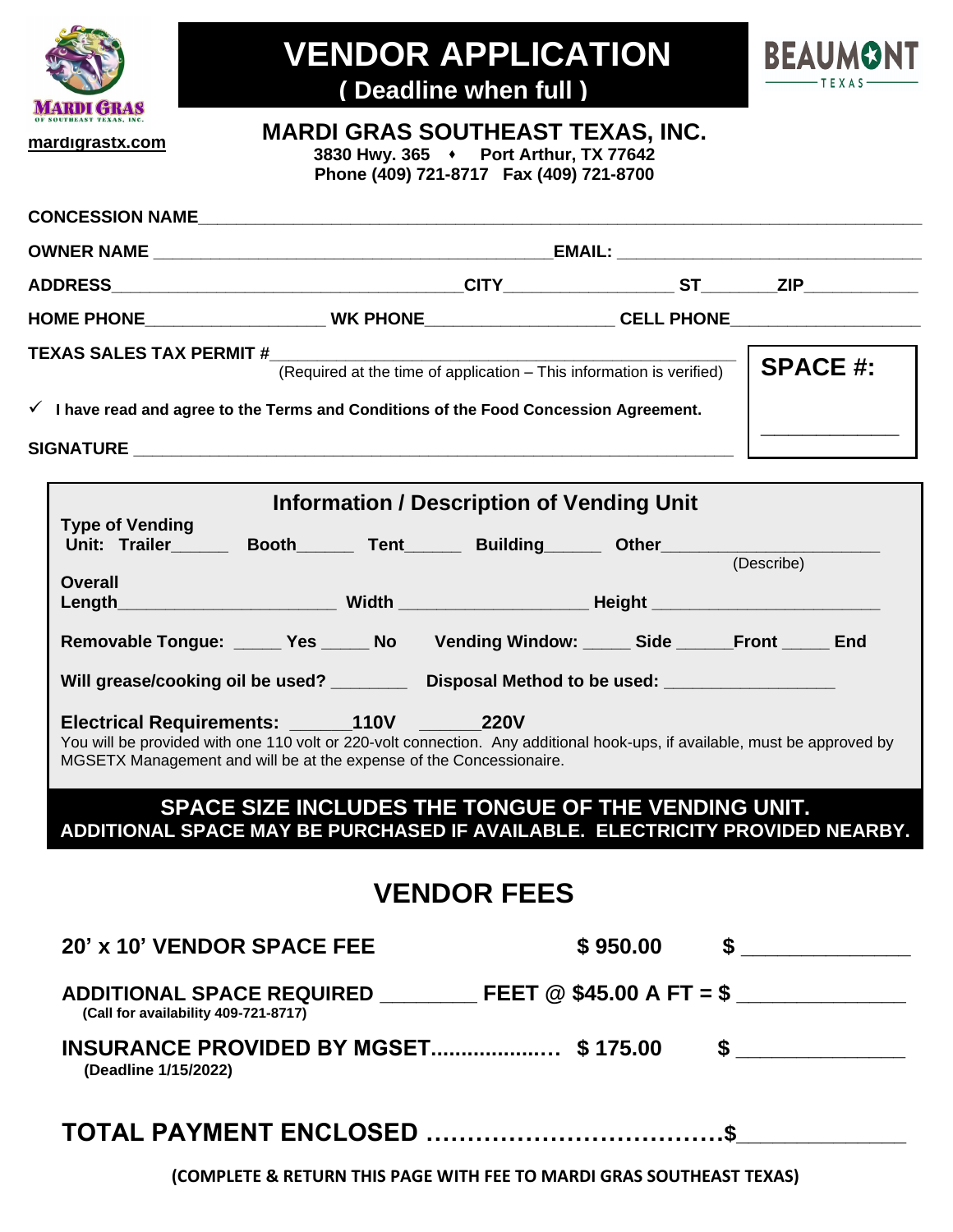



### **mardigrassetx.com**

- ✓ **Food items should be listed in the order of priority.**
- ✓ **Menu selection limited to 4 main items (no exclusive on any product)**
- $\checkmark$  Be specific about product name (type) and price. (beverages & nachos not included).
- ✓ **No menu or price changes permitted once application submitted.**
- ✓ **Disposal and removal of Grease/Cooking Oil is the responsibility of vendor.**
- ✓ **Water will be provided to a central location BRING A 50' HOSE**
- ✓ **BRING A TRASH CAN**

| <b>PRODUCT # 1:</b> | <b>PRICES</b> |
|---------------------|---------------|
| <b>PRODUCT # 2:</b> | <b>PRICES</b> |
| <b>PRODUCT #3:</b>  | <b>PRICES</b> |
| <b>PRODUCT #4:</b>  | <b>PRICES</b> |

**ICE WILL BE AVAILABLE FOR VENDORS TO PURCHASE STARTING THURSDAY AFTER NOON**

## **NO REFUNDS – NO EXCEPTIONS**

- ✓ **ALL VENDORS APPLICATIONS ARE SUBJECT TO REVIEW.**
- ✓ **VENDOR MUST STAY OPEN THE DURATION OF THE EVENT.**
- ✓ **PRODUCT AVAILABILITY IS LIMITED TO 4 OF THE SAME ITEMS.**
- ✓ **VENDORS MAY SELL CARBONATED BEVERAGES OF THEIR CHOICE. (If you are pre or post mix vendor you must contact distributor direct for product as it will not be available on site.)**
- ✓ **SPACE IS EXACTLY 20' X 10', IF YOU NEED LARGER CALL TO CHECK AVAILABILITY**
- ✓ **Vendor must park horizontal to the curb.**

 **Return signed agreement, full payment and Tax ID to reserve space by deadline** 

**Application not accepted without Texas Sales Tax Number**

**FULL PAYMENT required at time of Application**

**RETURN TO**: **MARDI GRAS SOUTHEAST TEXAS, 3830 Hwy. 365, Port Arthur, TX 77642**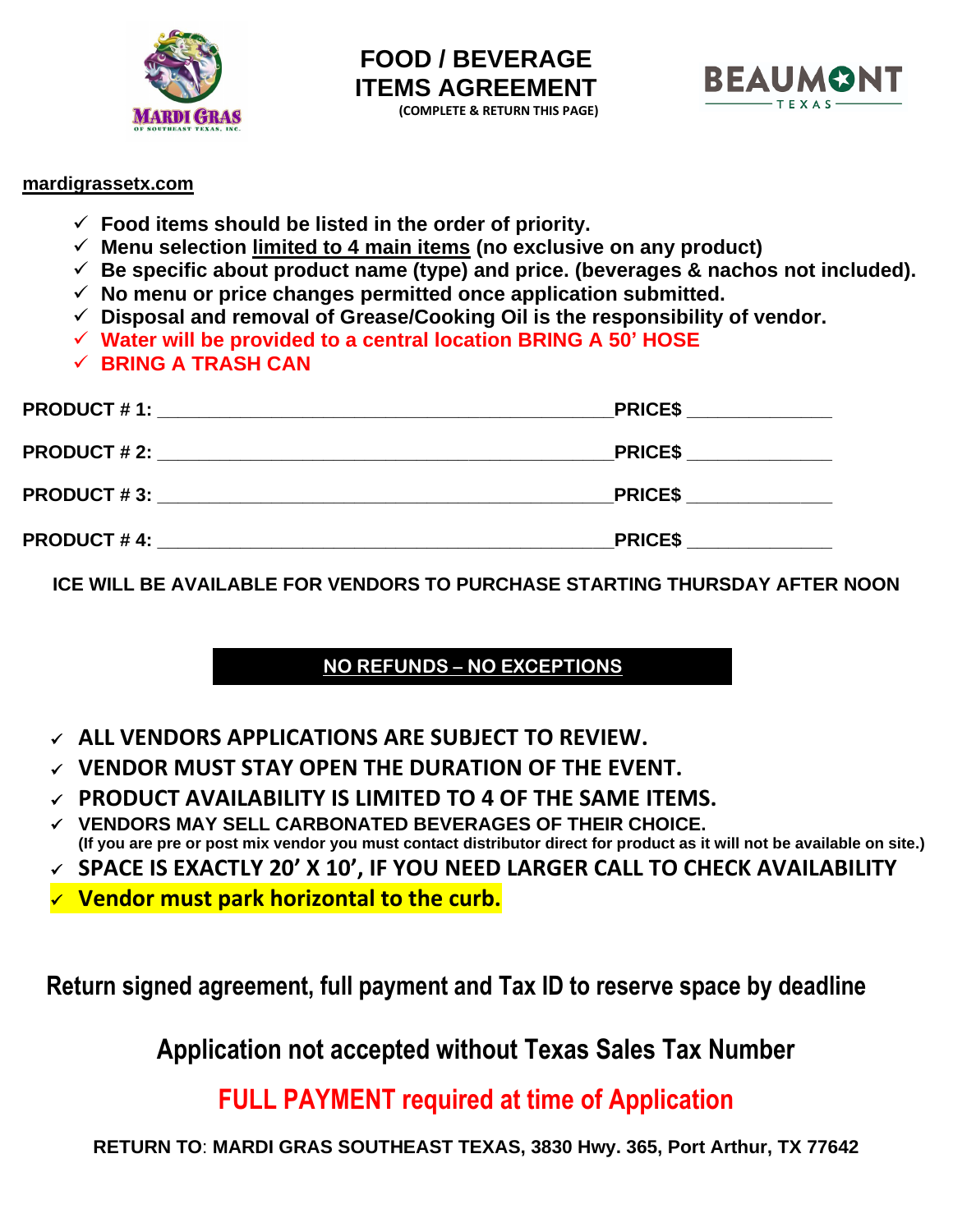## *Rules and Regulations*

All concessionaires must comply with all guidelines of the City of Beaumont Public Health Department, Environmental Health Division (409)832-7463. All food vendors are required to have a fire extinguisher located inside their booth.

**Water.** Enough potable water shall be available in the establishment for food preparation, for cleaning and sanitizing utensils and equipment and for hand washing. A heating facility located on the premises and capable of producing enough hot water for these purposes shall be required.

For concessionaires with food items, there will be no washing of utensils, pots, grills, etc. on the grounds or dispose of this water on the grounds. No exceptions. This must be done inside the booth in the sink system as required by the Beaumont Health Department.

**Equipment.** Shall be located and installed in a way that prevents food contamination and that also facilitates cleaning the establishment. Food-contact surfaces of equipment shall be protected from contamination by consumers and other contaminating agents. Where helpful to prevent contamination, effective shields for such equipment shall be provided.

**Waste.** All sewage, including liquid waste, shall be disposed of according to guidelines established by the City of Beaumont Public Health Department.

**Grease Disposal**: Each vendor is responsible for removal and proper disposal of grease. No exceptions.

**Operations:** Vending booth(s) must be manned at all times as stated the contract. It is expressly understood that all vehicles shall be removed by 12 noon on Thursday and the Concessionaire shall be ready for operation by 3:00 p. m. on the opening day of the festival.

**Fire Extinguishers:** All booths or trailers shall provide a minimum of one (1) five-pound (2A10BC rating) ABC type portable fire extinguisher. All fire extinguishers shall have a current year inspection by a state licensed company.

**Electricity:** You will be provided with one 110 volts or 220-volt. Any additional hook-ups, if available, must be approved by MGSETX and will be at the expense of the Concessionaire. We do not provide extension-cords. Extension cords must be rated a minimum of 12/3 and be in good working order. All extension cords must be rated for outdoor use. Minimum of 100' recommended. No household type extension cords allowed. *Every vendor shall be required to have a plug for connection – no direct wiring allowed.* 

All permanent wiring must be in conduit. Electrical outlets and switches must have cover plates. Extension cords cannot replace permanent wiring. They may be used for temporary electric connections only. Electrical adapters are prohibited if no circuit protection is built-in. All electrical wiring shall be free of splices and other mechanical damage. All electric wiring connections shall be made within approved junction boxes. If electric wiring is secured to metal, there will be electrical insulation or electrical tape between the metal and the electric wiring.

**Appearance:** Concessionaire shall be responsible for the personal appearance of all personnel employed by the Concessionaire in the operation of the Concession and shall make certain that such personnel are clean, neatly dressed, orderly and polite in their conduct and speech at all times. Intoxication by or the use or possession of dangerous or narcotic drugs by Concessionaire or its employees during operating hours shall be sufficient cause for immediate cancellation of this agreement.

**Space:** Concessionaires must confine all of their activities to within the limits of the space allotted to them. Demonstrations are prohibited from operating in the streets and sidewalks, and from extending their activities into an area in such a way as to be a nuisance or interfere with the public or other Concessionaires.

**Trash:** Concessionaire is required to bring trash cans for their private use and maintain a clean area during the festival.

**MGSETX** reserves the right to make any changes it deems necessary to these guidelines in order to ensure the smooth, safe operation of the event.

**(KEEP THIS PAGE FOR FUTURE REFERENCE)**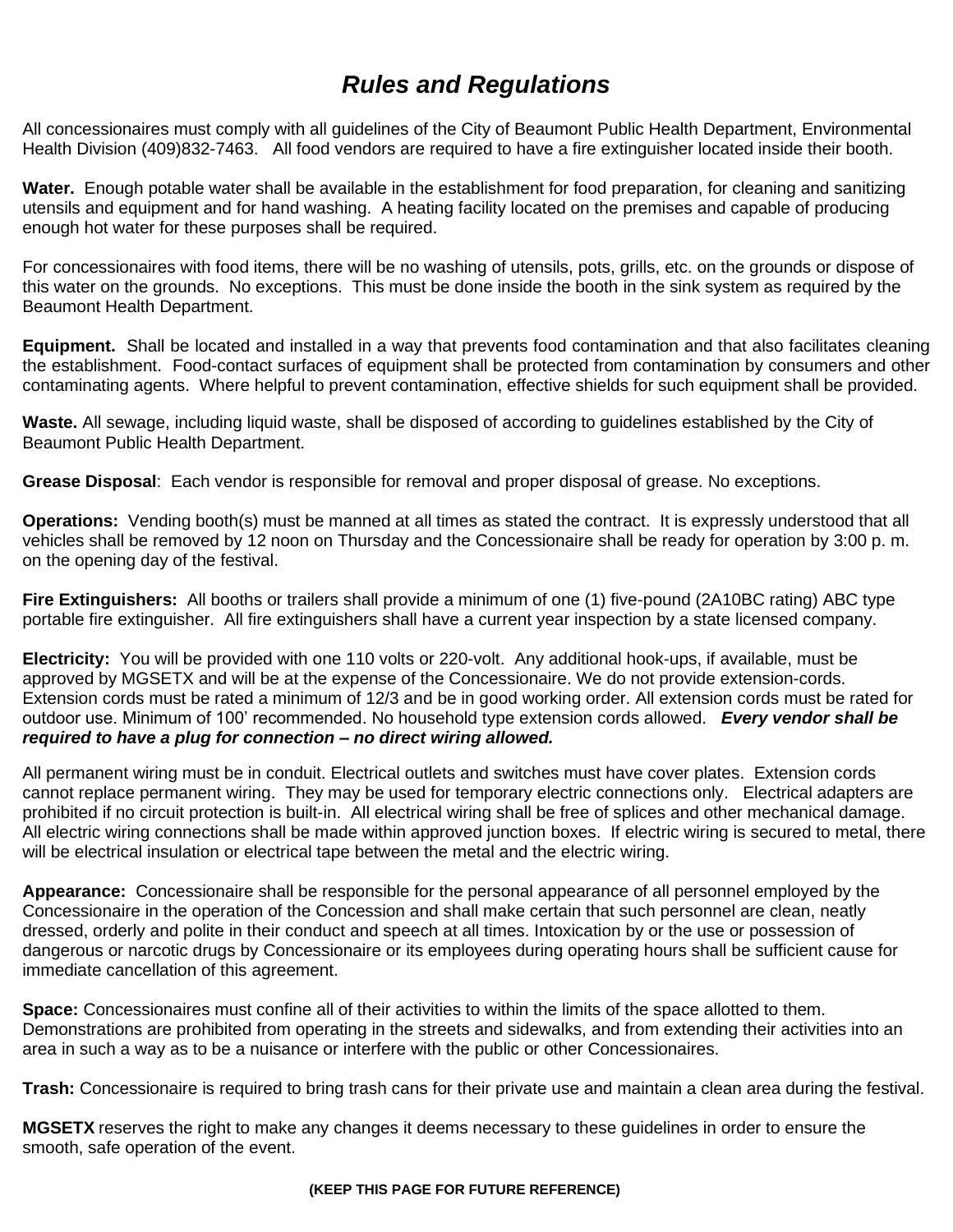

### **Environmental Health Division Phone: (409)832-7563 Fax: (409) 212-9589**

#### **TEMPORARY PERMIT HOLDER INSPECTION CHECK LIST:**

**This form is being issued as notice of requirements in effect for the duration of your permit. Failure to meet these requirements will result in revocation of the temporary permit.**

- $\Box$  Three tubs for wash-rinse-sanitize.
- $\Box$  Dish soap and warm water in tub #1.
- $\Box$  Clear water in tub #2.
- $\Box$  A few drops of bleach (50 ppm) in water of tub #3 (chemical test kit).
- $\Box$  Insulated container to hold warm water for hand washing with spigot.
- $\Box$  Hand wash soap and paper towels at hand wash area.
- $\Box$  Catch bucket under the spigot of hand wash container.
- $\Box$  Product thermometer for internal temperature of foods.
- $\Box$  Cold food 41°F (5°C) or less.
- $\Box$  Hot food 135°F (57.2°C) or greater.
- $\Box$  Sealed surface such as concrete or plywood as flooring.
- $\Box$  All food products covered and off of the floor.
- $\Box$  Tent or canopy over food to protect it from the elements.
- $\Box$  All employees and/or volunteers wearing hair restraint.
- $\Box$  All employees and/or volunteers wearing gloves as needed.
- $\Box$  All food must be prepared on site-no prep at home.

 $\Box$  Food must be in the original package with receipts present.

(For Environment Health Use)

 $\_$  , and the set of the set of the set of the set of the set of the set of the set of the set of the set of the set of the set of the set of the set of the set of the set of the set of the set of the set of the set of th

 $\_$  , and the set of the set of the set of the set of the set of the set of the set of the set of the set of the set of the set of the set of the set of the set of the set of the set of the set of the set of the set of th

Name of Temporary Establishment: \_\_\_\_\_\_\_\_\_\_\_\_\_\_\_\_\_\_\_\_\_\_\_\_\_\_\_\_\_\_\_\_\_\_\_\_\_\_\_\_\_\_\_\_

Permit #: \_\_\_\_\_\_\_\_\_\_\_\_\_\_\_\_\_\_\_ Location: \_\_\_\_\_\_\_\_\_\_\_\_\_\_\_\_\_\_\_\_\_\_\_\_\_\_\_\_\_\_\_\_\_\_\_

Date Issued: The Date Expires: The Expires: The Issued: The Issued:  $\Box$ 

□ Permit issued □ Permit NOT issued

Reason Permit NOT issued: \_\_\_\_\_\_\_\_\_\_\_\_\_\_\_\_\_\_\_\_\_\_\_\_\_\_\_\_\_\_\_\_\_\_\_\_

*"Promoting healthy lifestyles, preventing disease, and protecting the health of our community"*

**Office: (409)-832-4000 . Fax: (409)832-4270 . 3040 College St. Beaumont, Texas 77701 [. sulmer@beaumonttexas.gov](mailto:sulmer@beaumonttexas.gov)**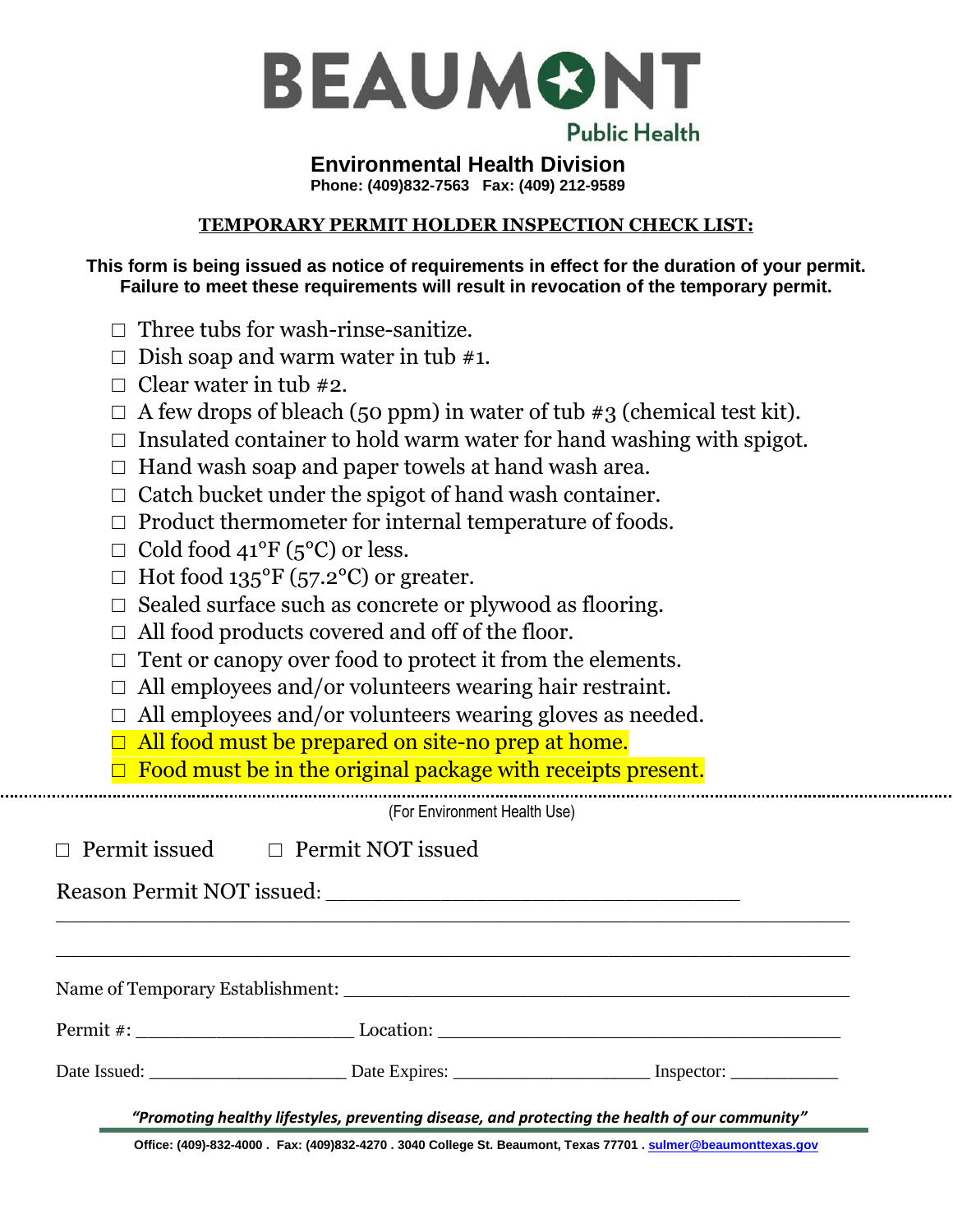